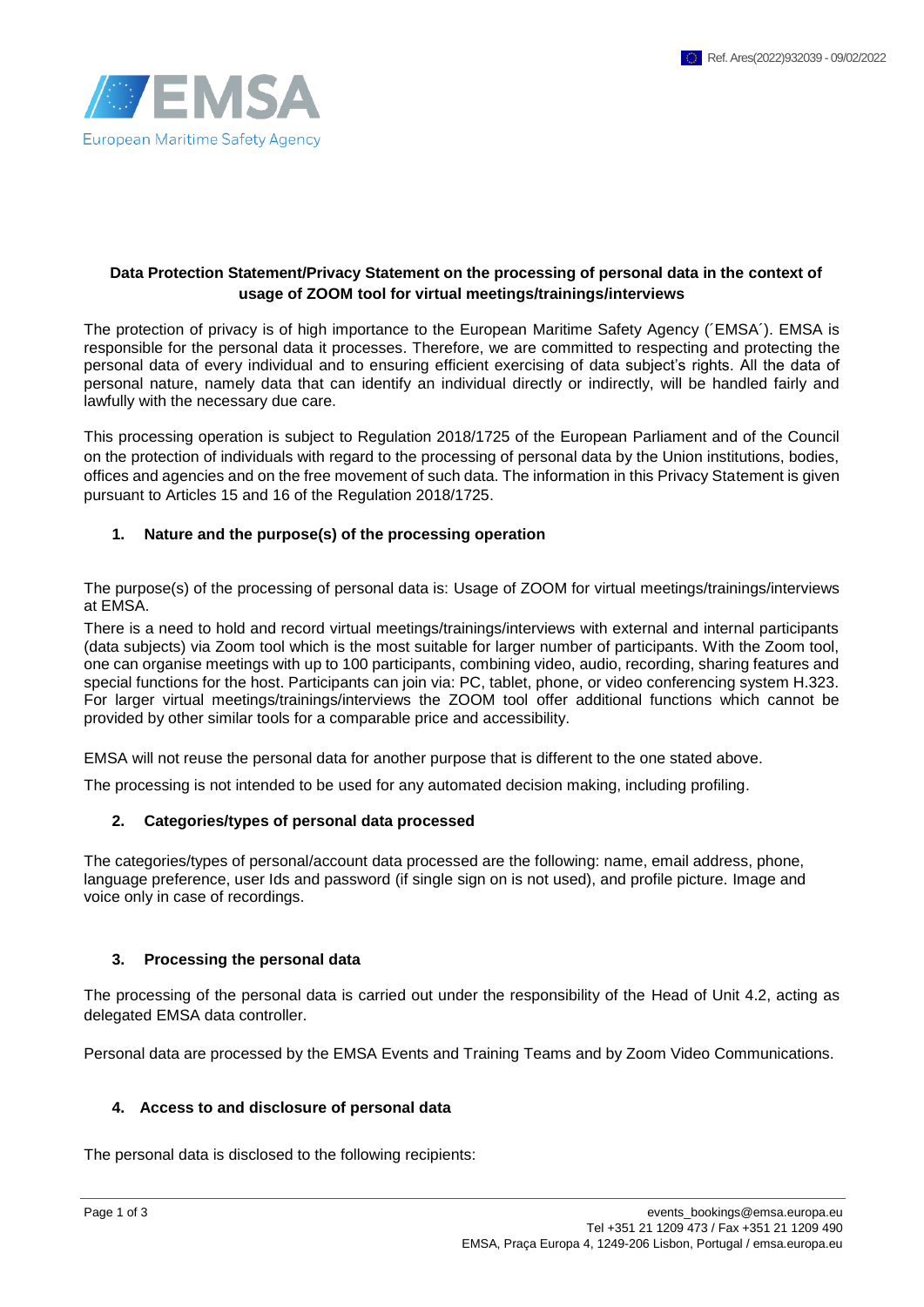External and Internal Participants of meetings/trainings/interviews, EMSA Events/Training Teams and staff from Zoom Video Communications.

At EMSA, the information concerning in the context of usage of ZOOM will only be shared with people necessary for the implementation of such measures on a need to know basis. The data are not used for any other purposes nor disclosed to any other recipient.

# **5. Protecting and safeguarding personal information**

EMSA has Zoom subscriptions to offer the possibility of using Zoom to remote meetings/trainings/interviews. Zoom divide data into three categories:

Account Data. This is the information a user gives to create a Zoom account. It includes name, email address, phone, language preference, user Ids and password (if single sign on is not used), and profile picture. Operation Data. This is all information that is generated automatically through use of the Zoom service.

Communications Content. This is the data the user chooses to record or share during a meeting or call including cloud recordings, meeting transcripts, files that are exchanged during a meeting and voicemails. It includes configuration data, metadata, feature usage data and performance data.

There is a specific setup in Zoom as a EU Cluster customer (EMSA),thus EMSA has a special setup with Zoom where their communications content is stored only in EU or Canadian data centres.

From the application side, account data and operation data is also be stored in the US, not exclusively in the EU.

Transfers to third countries is under the following safeguards:

- Adequacy Decision of the European Commission with Canada
- Standard Contractual Clauses within the framework contract

The meeting organiser (EMSA staff) can record and download the video and the attendees list. The record function is deactivated in the administrator settings for attendees. The host shall announce that no recordings of any type shall be made by the attendees. If participants do not wish their image to be recorded, they shall turn-off their camera. The only legitimate recording shall be made by the host for the purposes of recording content of the meeting/training/interview.

## **6. Access, rectification, erasure or restriction of processing of personal data**

Data subjects have the right to access, rectify, erase, and receive their personal data, as well as to restrict and object to the processing of the data, in the cases foreseen by Articles 17 to 24 of the Regulation 2018/1725.

If data subjects would like to exercise any of these rights, they should send a written request explicitly specifying their query to the delegated data controller, the Head of Unit 4.2 as far as the organisation of the meeting/training/interview is concerned. The right of rectification can only apply to inaccurate or incomplete factual data processed within the usage of ZOOM tool for virtual meetings/trainings/interviews.